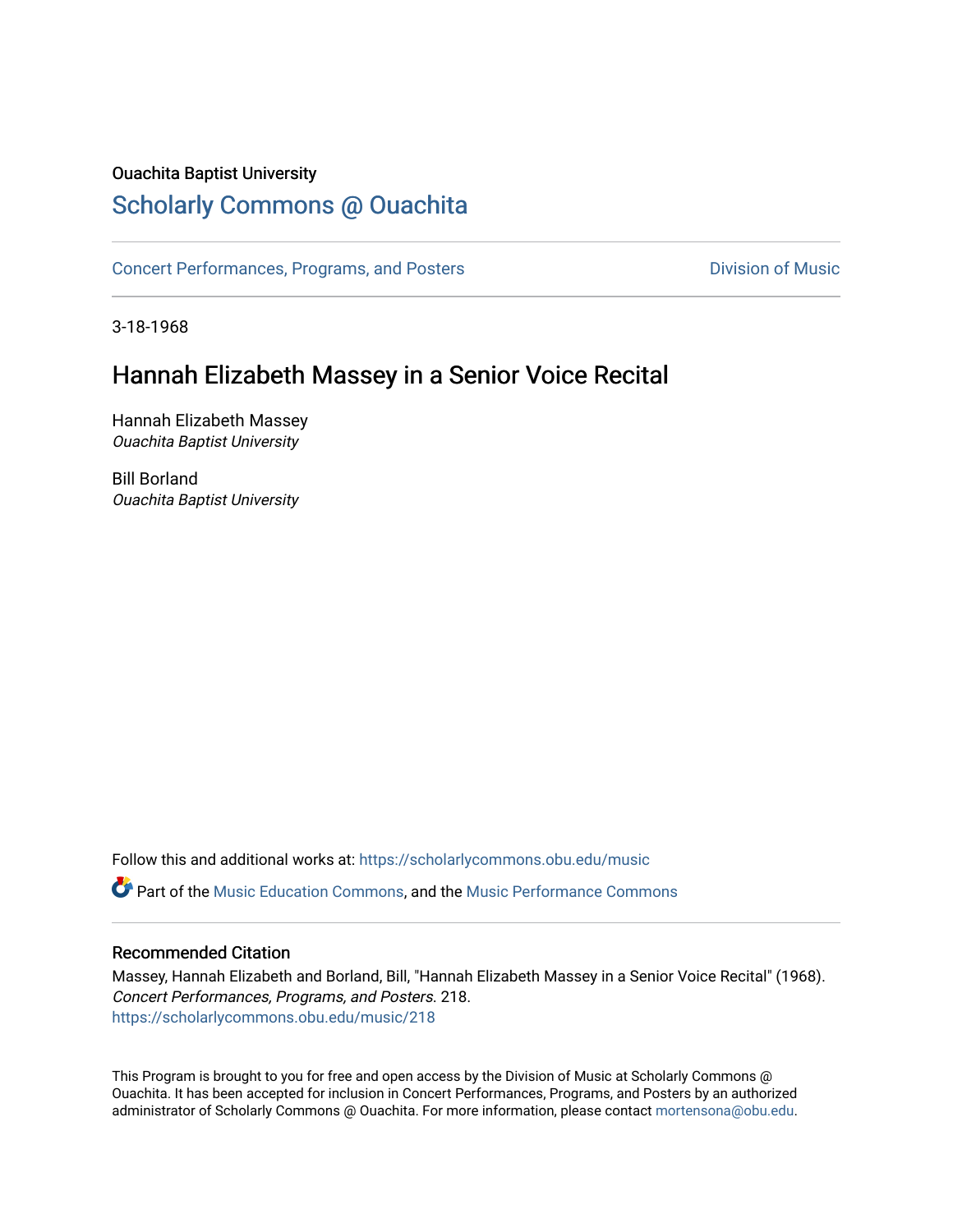Ouachita Baptist University

DIVISION OF FINE ARTS

presents

Hannah Elizabeth Massev

in

Serior Voice Recital

Pupil of FRANCES M. SCOTT BILL BORLAND, Pianist

MITCHELL HALL rkadelphia, Arkansas MARCH 18, 1968 8:00 P.M.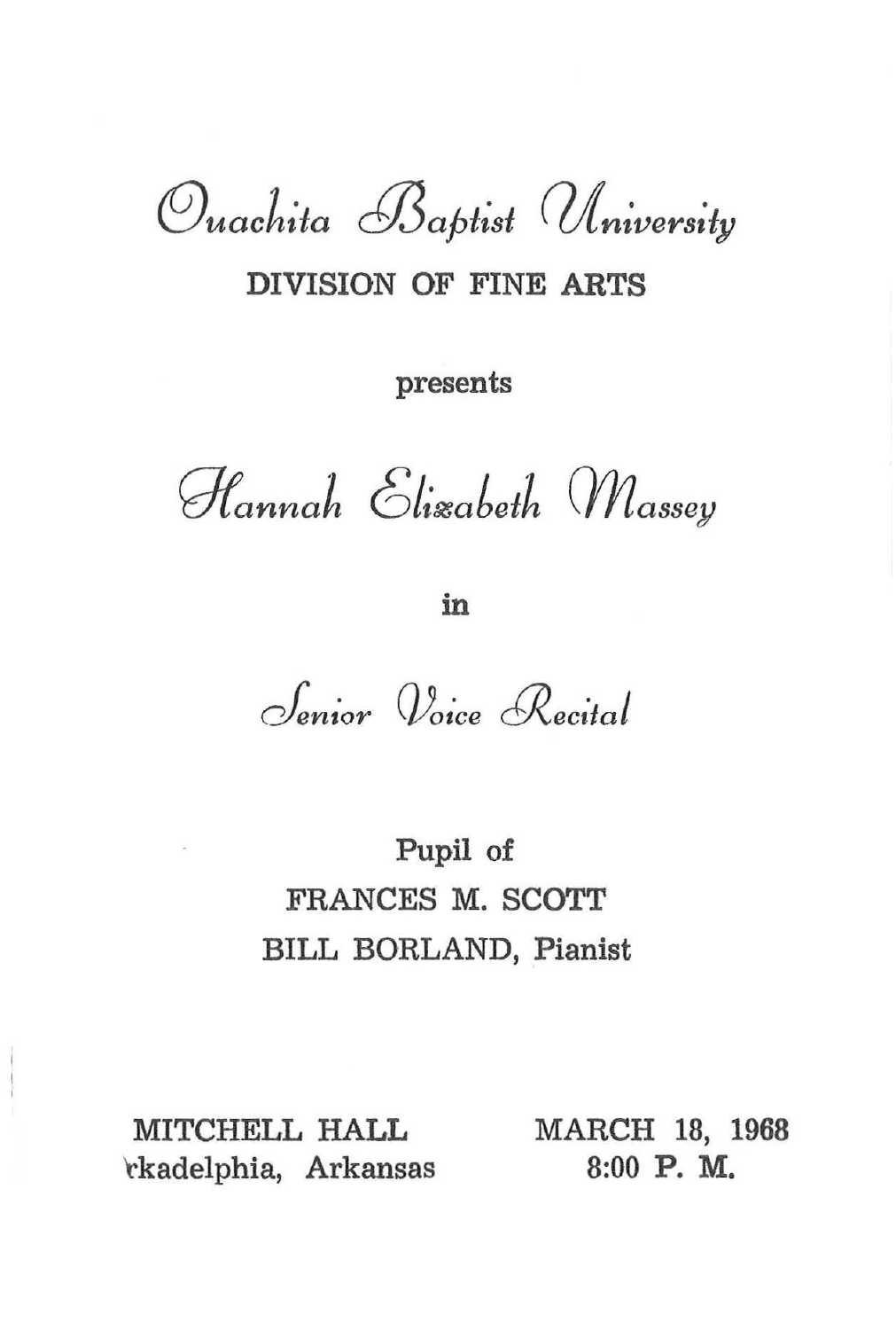#### PROGRAM

| Un guardo volgi a me (One glance, $love)$ Marc $\varepsilon$<br>$(1686 - 17)$                                                                                                                                                                            |
|----------------------------------------------------------------------------------------------------------------------------------------------------------------------------------------------------------------------------------------------------------|
| Amor dormiglione (Love sleeping)Strozzi<br>$(1625-16)$                                                                                                                                                                                                   |
|                                                                                                                                                                                                                                                          |
| п                                                                                                                                                                                                                                                        |
| "Non mi dir" (Tell me not) $(1756-1791)$<br>Tell me not that I do not love thee, beloved, for<br>well thou knowest how constant and strong is my<br>love for thee. Love and hope do both assure me<br>that kind of Heaven will smile again.              |
| ш                                                                                                                                                                                                                                                        |
| Mondnacht (By moonlight)  Schumann<br>$(1810 - 1856)$<br>It seemed as though the heavens so softly kissed<br>the earth. My spirit broke from bondage, and with<br>its wings outspread flew through the land in silence<br>as though it flew toward home. |
| Der Jager (The Huntsman) Brahms<br>$(1833 - 1897)$<br>My lover is a hunter, his rig is green, his eyes are<br>blue but his heart is too big—He catches a maiden                                                                                          |

whenever he likes, but me shall he follow only through the church door.

Wie Melodien zieht mir .......... ............... Brahms (My thoughts like haunting music) (1833-1897) My thoughts like haunting music drift through my mind today but when I try to hold them in grev mists they vanish and like a breath they flee.  $TH'$ memory of that music brings teardrops to my eyes.